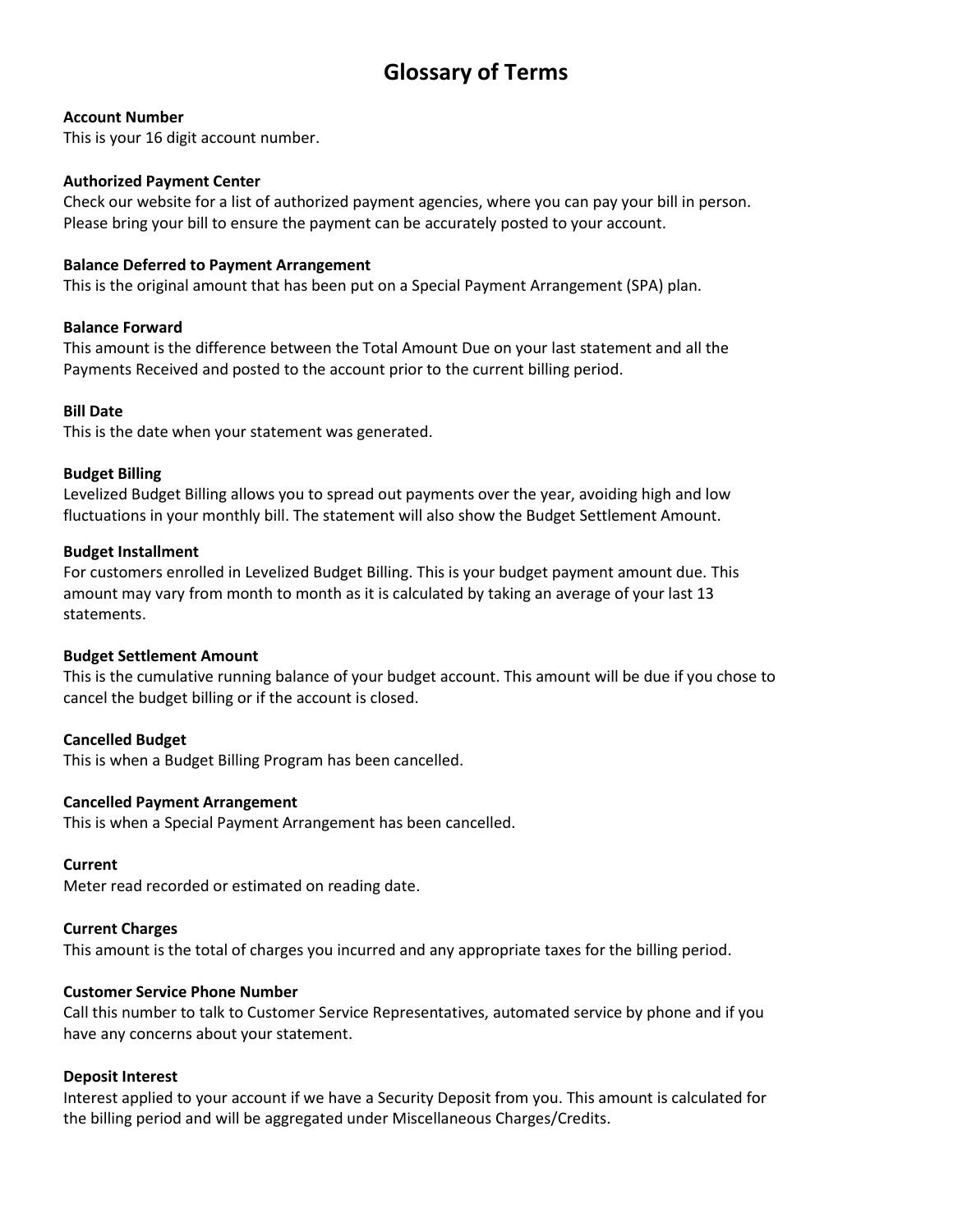# **Deposit Refund/Good Faith Credit**

If you have maintained regular and full payments towards your account for the prescribed period of time, the security deposit that was required from you would be refunded by applying it against current charges and will be aggregated under Miscellaneous Charges/Credits.

#### **Distribution Adjustment**

Collects funds for environmental, energy efficiency, and low income assistance programs.

# **Distribution Charge**

The cost of operating and maintaining the Liberty Utilities electric distribution system that delivers electricity to your home or business

# **Due Date**

This is the date by which we need to receive your payment. To avoid late payment charges, please ensure that you allow sufficient time for your payment to reach us, especially if you are mailing your payment.

#### **E-Bill**

Go paperless and receive an e-mail instead of a paper bill each month. Sign up at [www.libertyutilities.com](http://www.libertyutilities.com/) We also offer recurring monthly payments through Autopay.

#### **Emergency Phone Number**

If you suspect a gas leak, leave the premises and call this number immediately.

#### **Enclosed Amount**

Enter the amount of payment you are making.

# **Gas Supply Charge**

The cost of purchasing, storing and the transmission of gas through interstate pipelines.

#### **Late Payment Fee**

This charge is the penalty for making a late payment or not making a payment at all.

# **Liberty Utilities Address**

Please use this address to send us written correspondence only.

#### **Mailing Address**

Each month, the bill is sent to this address, which may differ from the service address.

#### **Meter Number**

This is the meter(s) number at the service location where the usage is measured. You may have multiple meter numbers if your meter has been changed or if you have more than one meter installed.

#### **Minimum Charge**

The cost of providing services such as metering, billing and account maintenance. This is a fixed charge regardless of the amount of gas you use.

# **Miscellaneous Charges/Credits**

This amount is the total of all Miscellaneous Charges/Credits applied to your account and are unique for the billing period.

#### **Monthly Consumption Chart**

This graph illustrates usage at the service address on a monthly basis.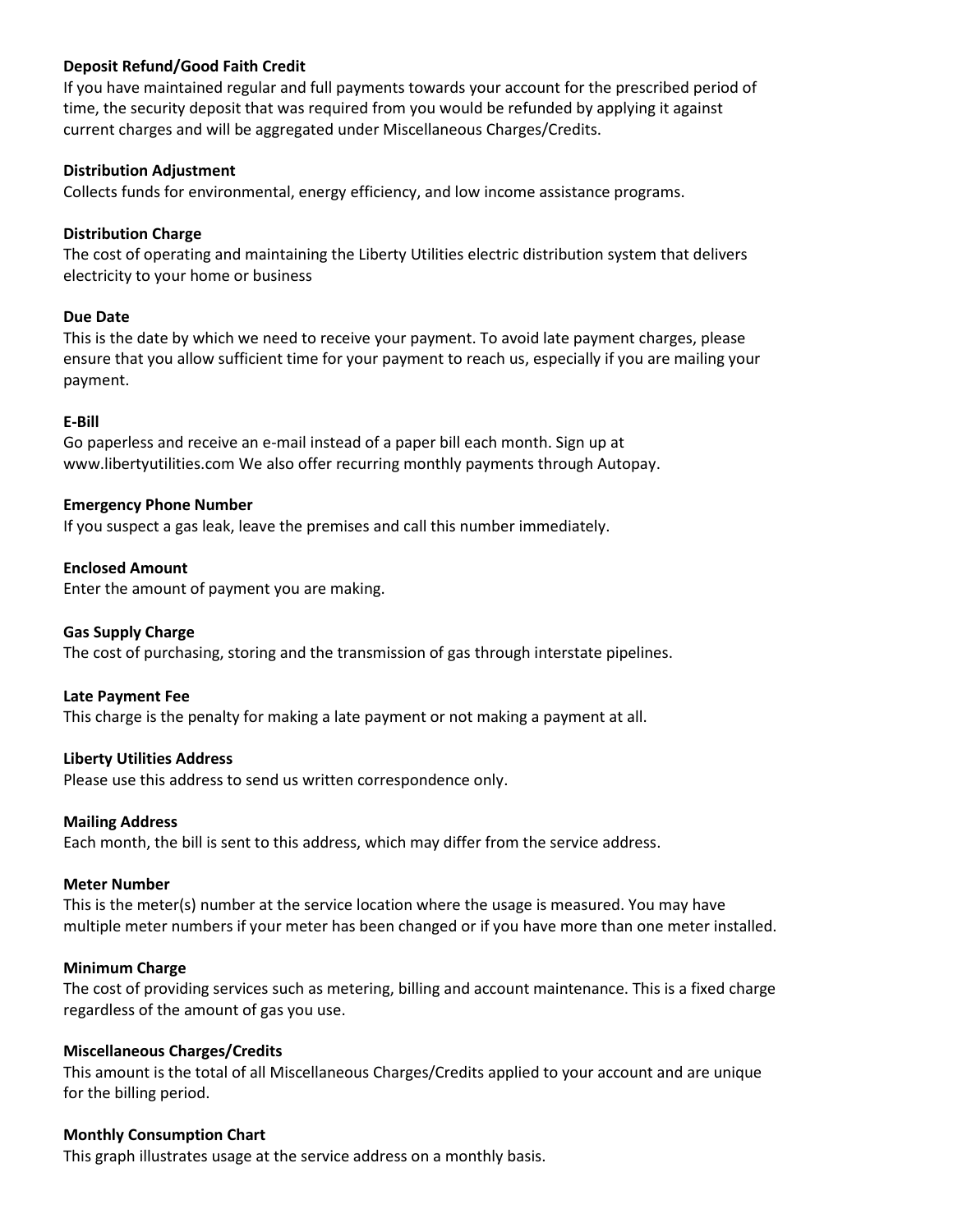# **Multiplier**

The factor by which the difference between current and previous meter reads has to be multiplied to get to the billing units.

# **Next Meter Read**

This is the approximate date when we would take the meter read at the service location for creating your next statement. For final bills this would be blank.

# **Number of Days**

The number of days in the current billing period for which the usage is measured.

# **Payment Applied to Payment Arrangement**

This amount will appear on your statement if you make an overpayment while your account is on a Special Payment Arrangement (SPA).

# **Payment Arrangement Installment**

This is the amount that you are required to pay per the Special Payment Arrangement (SPA) agreement for your account (until the Payment Arrangement is paid in full) in addition to the current charges, taxes and miscellaneous charges/credits for the billing period.

# **Payment Coupon**

Include this portion of your statement if you are mailing a payment, or take it with you when you are making a payment at one of our authorized payment locations.

# **Payment Reversal**

This amount represents a payment received and applied to your account and then reversed for any reason.

# **Payments Received**

This amount is the total of all payments received and posted to your account (regardless of the payment method). It takes 2 business days to post the payments to your account. If you have recently made a payment it may not have posted to your account at the time of billing.

# **Previous**

Meter read recorded on the previous meter reading date.

# **Previous Balance**

This is the Total Amount Due from your previous statement.

# **Rate Code**

The rate code specifies the rate at which the service address is being billed per the local Public Utility Commission. The last three digits on this code represent the rate that you are being billed on.

# **Read Type**

The method by which the meter read was acquired for billing, such as "Actual" or "Estimated."

# **Reconnection Charge**

This is the administration cost of reconnecting your service.

# **Refund Check Mailed Separately**

After finalizing your account, if a credit remains a check for the credit amount will be issued to you.

# **Remaining Payment Arrangement**

This amount represents the difference between the Initial Special Payment Arrangement and the